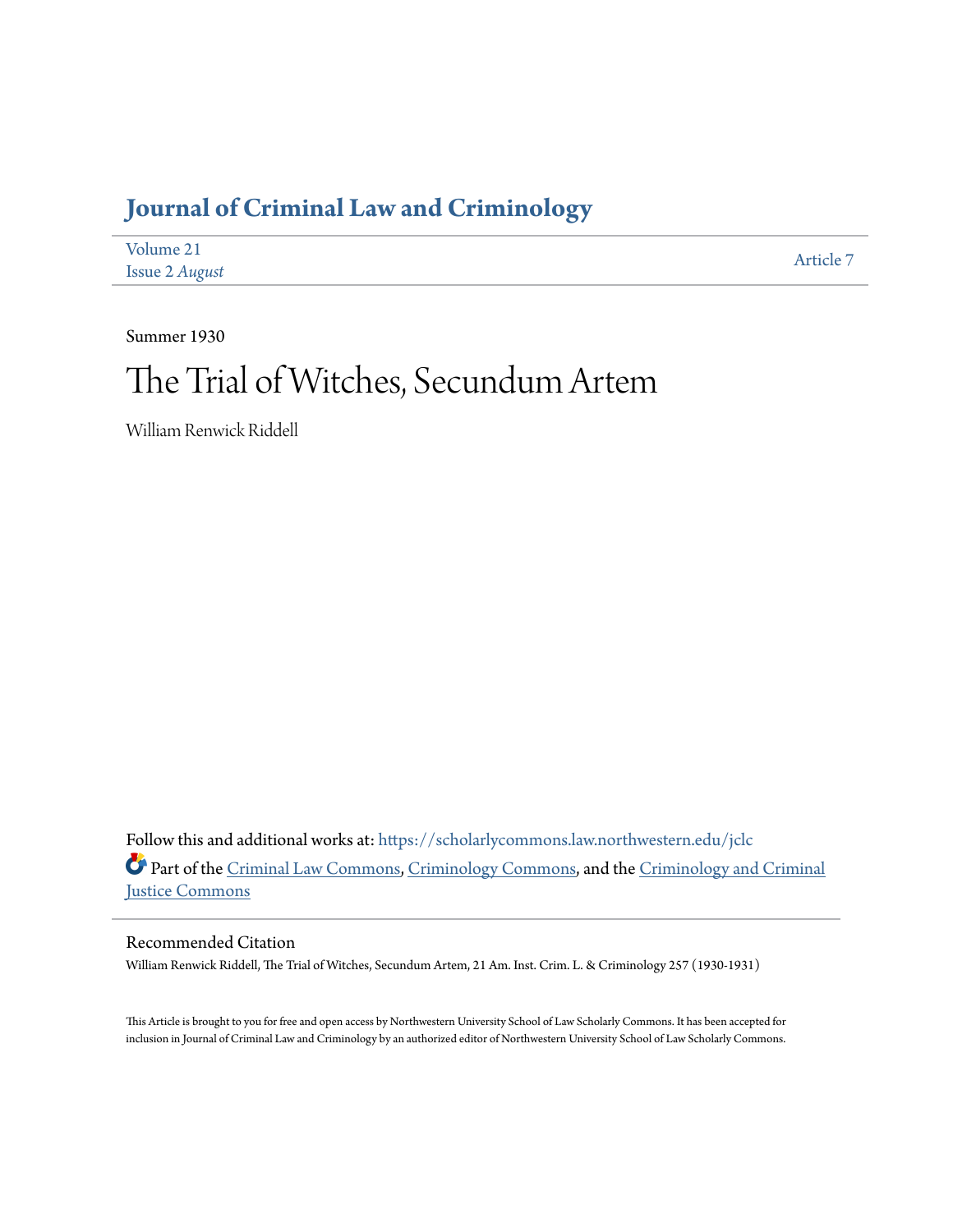### **TEE** TRIAL OF WITCHES, **SEGUNDUM** ARTEM

#### WILLIAM RENWICK RIDDELL

It is well known that while Witchcraft was **an** offence in Saxon times in England and contemporary times on the Continent, there was no very vigorous prosecution of the crime until the Church made it a heresy. One of the Extravagantes of John XXII issued at Avignon contained a strong condemnation of such as make a pact with Hell and sacrifice to Devils; and St. Augustine made Witchcraft consist in a pact with Satan. Whether the existence of Witchcraft ever was an article of faith, I leave to theologians to determine, mentioning only that the latest Catholic writer on the subject whose works I have seen, makes a somewhat violent attack upon a previous writer of the same faith who had contendel that such a belief was not *de fide-I* -mean the Reverend Montague Summers, the Editor of the recent edition (1928) of the *Malleus Maleficarum.* However that may be, the belief was not confined to Catholics, as when Protestantism made its appearance, Protestants were even more ardent.in their prosecution of Witches than Catholics.

It is from the work already named, the *Malleus Maleficarum*, that I take the methods followed by accredited Inquisitors in the trial of those accused of Witchcraft: this "great and terrible Work" was first published at Cologne in 1489 and before the end of the century there were at least four other editions: republished from time to time, an edition in English-the original being in Latin-appeared in **1928.** Its authenticity and authority have never been questioned, and it is a treasury of information as to the beliefs, and practices of the times.

The Pope Innocent VIII, December 9, 1484, in his Bull, *Summis desiderantes,* accredited two Dominicans ("Domini Canes," Dominicans were not unusually nicknamed) Henry-Krämer and James Sprenger, as Inquisitors "to proceed to the just correction, imprisonment and punishment of any person **. . .** in Northern Germany .<br>Mainz Cologne, Trèves, Salzburg and Bremen **.** . . ." for Mainz, Cologne, Trèves, Salzburg and Bremen . . . " for witchcraft. That they exercised these functions with vigor is historical; but they are better known **by** their celebratel work, *Malleus Maleficaruni'in* three parts, the third of which is "Relating to the Judicial Proceddings in both the Ecclesiastical and Civil Courts against Witches and, indeed, all Heretics," or as the authors themselves say "the extermination of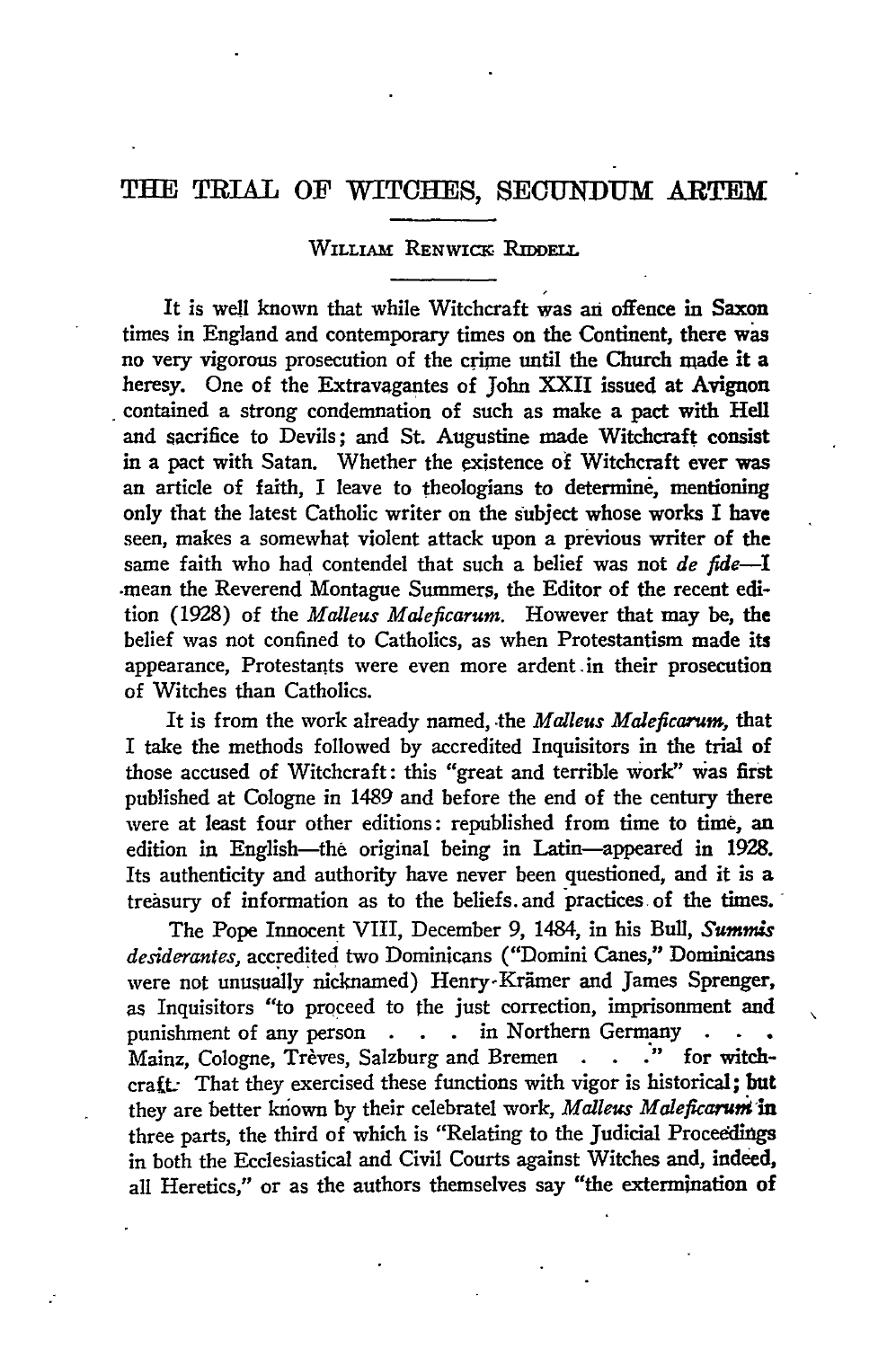witches, which is the ultimate remedy, for it has been said 'Ye shall not suffer witches to live upon the earth.'"

After asserting the right of Inquisitors to try Witches, they give the three ways of initiating proceedings, viz.: (1) accusation by someone who offers to prove the crime under penalty of *tauion* in case of failure; (2) accusation by someone not offering to prove the crime, and (3) inquisition *virtute officii*, on general report that there are witches in some place or town, in which last case, a formal Citation is posted up for all to appear and give information of any reported to be witches. This seems also to have been the practice in the second form.

When witnesses appear, their evidence is written down by a Notary or two religious and discreet persons, cleric or lay. Two witnesses are required, but it is not necessary that they differ in particulars so long as they agree in the witchcraft: "as when one says 'She bewitched my cow,' and the other says 'She bewitched my child,' but they agree as to the fact of witchcraft." Persons "under a sentence of excommunication, associates and accomplices in the crime, notorious evil-. doers and crinnals **. . .** are admitted as witnesses in a case concerning the Faith": so are personal enemies, if the enmity is not mortal, as in the case of a death feud, a vendetta, mortal hatred, etc.

If the Judge fears the escape of the accused, she is imprisoned; and **-in** any case, her house is searched unexpectedly, all chests and boxes opened, etc., in order to obtain, if possible, tools of witchcraft as evidence: **All** this is considered preparatory.

Now comes what is called the First Action: the suspected witch is sworn on the Gospels and interrogated upon oath as to residence, parentage-this, we are told, is specially important, for witches generally devote their own children to devils; moreover, a devil often, becoming a Succubus, receives the semen of a man, and then turning into an Incubus, transfers it to a woman, and the offspring is generally devoted to devils-whether mother or any kindred was not suspected of witchcraft, whether the accused believes in witches, and so on. The question as to belief in witches is very cunning--they may deny such belief and "So, if they deny it, they may be questioned as follows: 'Then are they innocent condemned, when they are burned?' And they must answer." The Second Action is a renewed examination; the Third, an examination of her maids and companions-and it is wise to carry the accused so that she cannot touch the ground, as it has been found that if a witch can touch the ground even with one foot, she is able to keep silent under examination.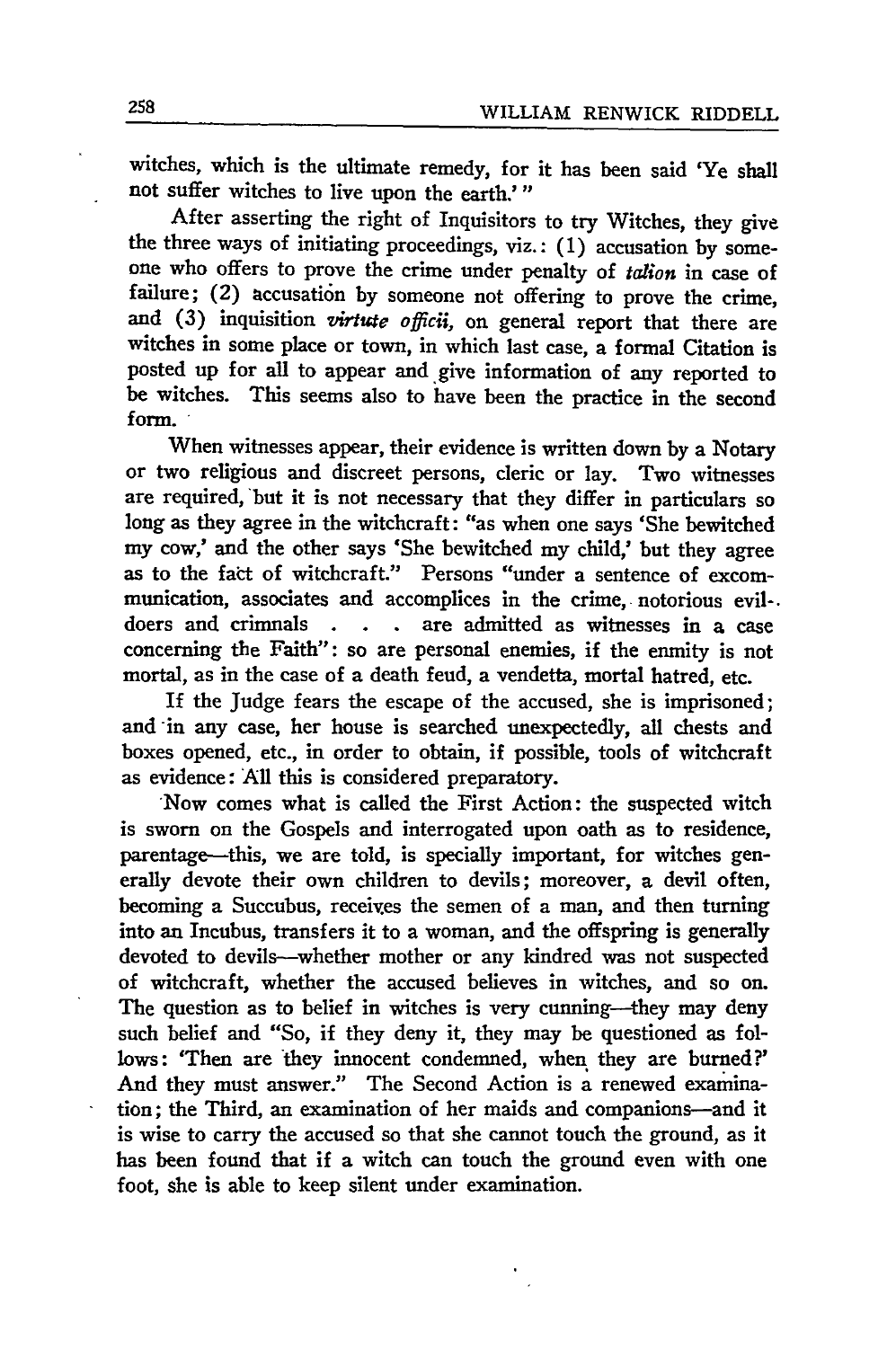In the Fourth Action, the accused is allowed to see and confront the witnesses against her, if the Inquisitor thinks it safe for them; and it is a punishable offence even to disclose the names of witnesses indiscreetly. The Fifth Action is permitting the accused to defend; and, sometimes an Advocate is allowed, not chosen by the accused, however, but appointed by the Inquisitor—the Advocate appointed may refuse, or, if he finds that the case is hopeless, he may abandon it at any time: if he "has worked very hard," it seems that he may retain his fee, but in any case he is debarred from "bringing forward any fallacious arguments or reasoning **. .** or introducing legal quirks and quibbles **.** . **."** The Inquisitor is not bound to tellthe Advocate the names of .the witnesses: if he does not, comes the Sixth Action, which is the Advocate asking and being refused the names of the witnesses, pleading that they are actuated by mortal enmity, and the like.

In the Seventh Action, the charge of mortal enmity is investigated, the names of the witnesses, so far as expedient, being given the Advocate. "The next action of the Judge is quite clear. For common justice demands that a witch should not be condemned to death unless she is convicted by her own confession": consequently, if she will not confess, she is to be submitted to the torture: and she is given her option in the Eighth Action. This Civil Law doctrine, viz., that no one should be put to death except on his own confession, was the cause of untold cruelty, the accused being subjected to torture once and again until a confession was obtained or death ensued--the death not being considered the fault of the torturer but of the tortured and his recalcitrancy. Moreover, hundreds of confessions were obtained simply by the threat of torture. I know of no more interesting story than that told in the *State Trials* of Felton when threatened by the Archbishop of Canterbury with the rack, saying that he might under torture confess against some whom he did not care to state: the threat was dropped.

The Ninth Action is the sentence to the rack: and here the question is raised whether she may be promised her life, if she would confess her sin. Some think she might, but be imprisoned for life: that is not wholly repugnant to our modern views of honesty; but what are we to think of this? "Others think that **. . .** the promise to spare her life should be kept for a time, but after a certain period, she should be burned. A third. opinion is that the Judge may safely promise the accused her life, but in such a way that he should after